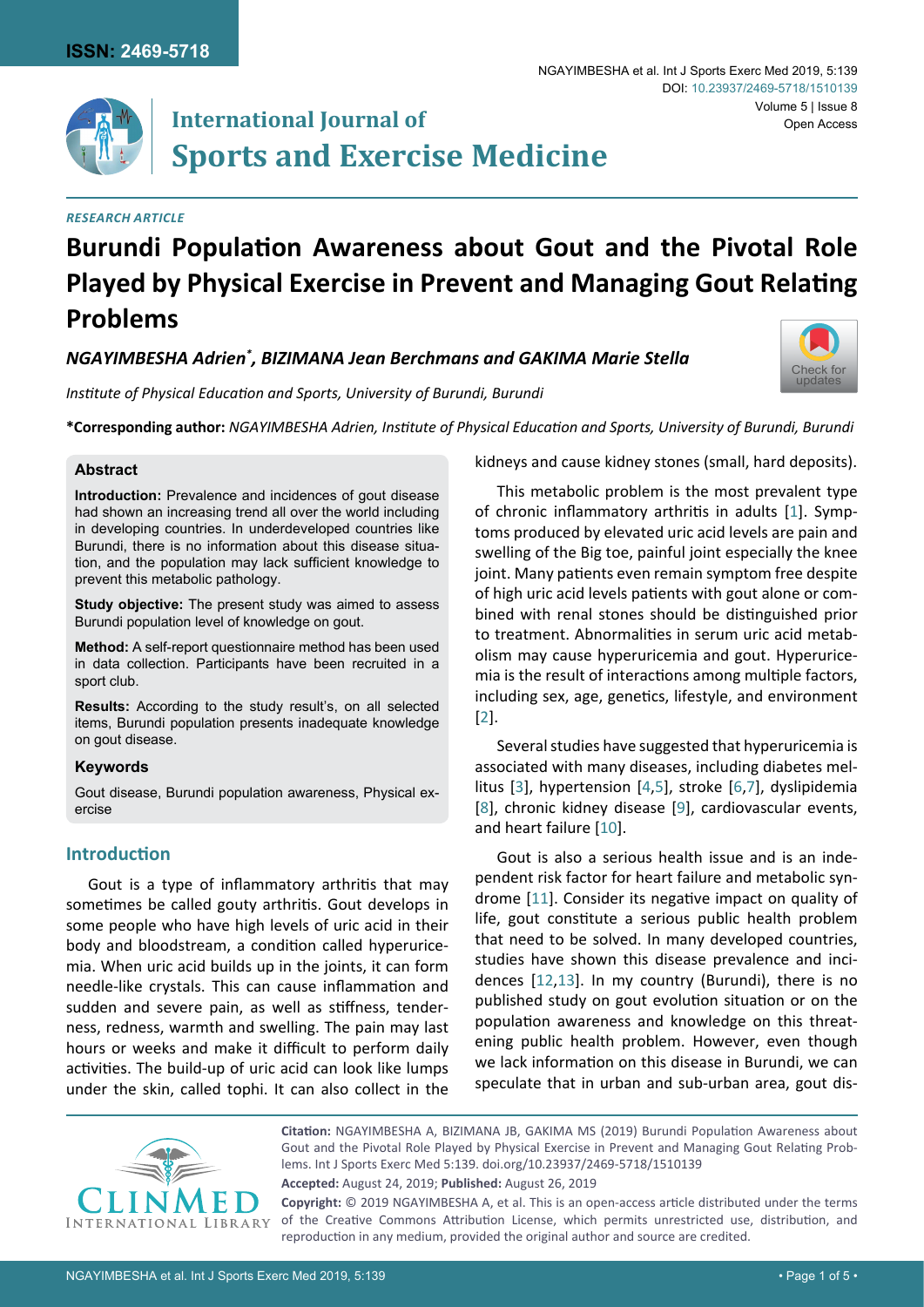<span id="page-1-0"></span>

| <b>Characteristics</b> | Mean | <b>SD</b> |
|------------------------|------|-----------|
| Age                    | 42   | $+11$     |
| Weight (kg)            | 68   | $+13$     |

ease does exist in urban population. Therefore, study on this disease tendency and population knowledge on it is very important. Hence, in the current study, we intend to know Burundi population knowledge on gout etiology, and how they can themselves prevent this.

### **Method**

### **10 Study participants**

Participant to the study was recruited among ISHAKA Jogging club, doing physical activity once a week (Saturday). Prior to questionnaire distribution, we have taken moment to explain to our study participants the aim of the study and anonymous of their responses. A total of 25 persons accepted to respond to prepared questionnaire. Below [Table 1](#page-1-0) show characteristics of our study subject.

### **20 Study design**

The current study was a descriptive study to assess the knowledge and awareness of Burundi population on gout problem: General knowledge, risk factors of gout and related food to avoid or to limit in case of gout to prevent this.

Once the study approved by the Ethics Committee of the Faculty of medicine of Burundi national university, strategy to conduct the study has been developed.

The group of participants has been approached and participation acceptation has been obtained. The self-report questionnaire for each participant to the study was distributed during the day of this club sport (Saturday).

After collecting back completed questionnaire the researcher grouped the data into different subdivision of questionnaire after which the data were analyzed.

#### **30 Data collection**

Information about population knowledge on gout disease has been obtained using self-report questionnaire method. The used questionnaire was developed by us. A pilot study was organized in way to explore any possible confusion or ambiguity during completion with the ultimately goal of determination of questionnaire validity. Questionnaire amendments were then made according to pilot study comments. Used questionnaire was divided into:

- $\checkmark$  General knowledge on gout symptoms (5 questions)
- $\checkmark$  Risk factors for gout (8 questions)
- $\checkmark$  Food to avoid or limit in case of gout (7 questions)

 $\checkmark$  Way physical activity improve gout symptoms (10 questions)

### **40 Scoring**

For the theoretical knowledge, one point was given for correct answer and zero for incorrect answer. Thus, a Total of 30 points were allotted under knowledge. To interpret the level of knowledge, the score was distributed as:  $\leq$  50% inadequate knowledge; 51-69 moderately adequate knowledge and ≥ 70 adequate knowledge.

#### **50 Statistical analysis**

Due to the nature of the study (descriptive study), descriptive statistics was mainly used in data analysis and discussion. Frequency and percentage distribution were used to analyze data and level of knowledge of Burundi population regarding gout disease.

## **50 Ethical consideration**

The ethic committee of the faculty of medicine within the Burundi University approved the study method and protocol.

### **Results**

Obtained results of the present study have been presented in the following headings:

-Scoring results on population Theoretical knowledge on gout disease;

-Frequency and percentage distribution of knowledge among our study participants.

Results contained in above [Table 2](#page-2-0) show that our study participants have a poor knowledge in all items selected to evaluate their knowledge regarding gout disease.

Statistical results show that our questioned participants have obtained a mean score of 1.7 in general knowledge on gout symptoms, with a standard deviation of 0.232. Regarding to risk factor for gout, our participants have scored 2.3, with a standard deviation of 1.121. Testing their knowledge on food to avoid or to limit in case of gout, participant to the study obtained a mean score of 2.7 with a standard deviation of 0.923. Physical exercise constitutes one way among others used to prevent or manage gout problem. The present study results show that our participants are unknowledgeable on this. The mean score obtained by this study is 3.8 with a standard deviation of 1.420. For overall items, participants have scores 10.5 with a standard deviation of 0.523.

To qualify our participant's level of knowledge regarding gout disease, obtained scores were distributed as: ≤ 50% inadequate knowledge; 51-69 moderately adequate knowledge and ≥ 70 adequate knowledge.

Statistical results contained in [Table 3](#page-2-1) demonstrat-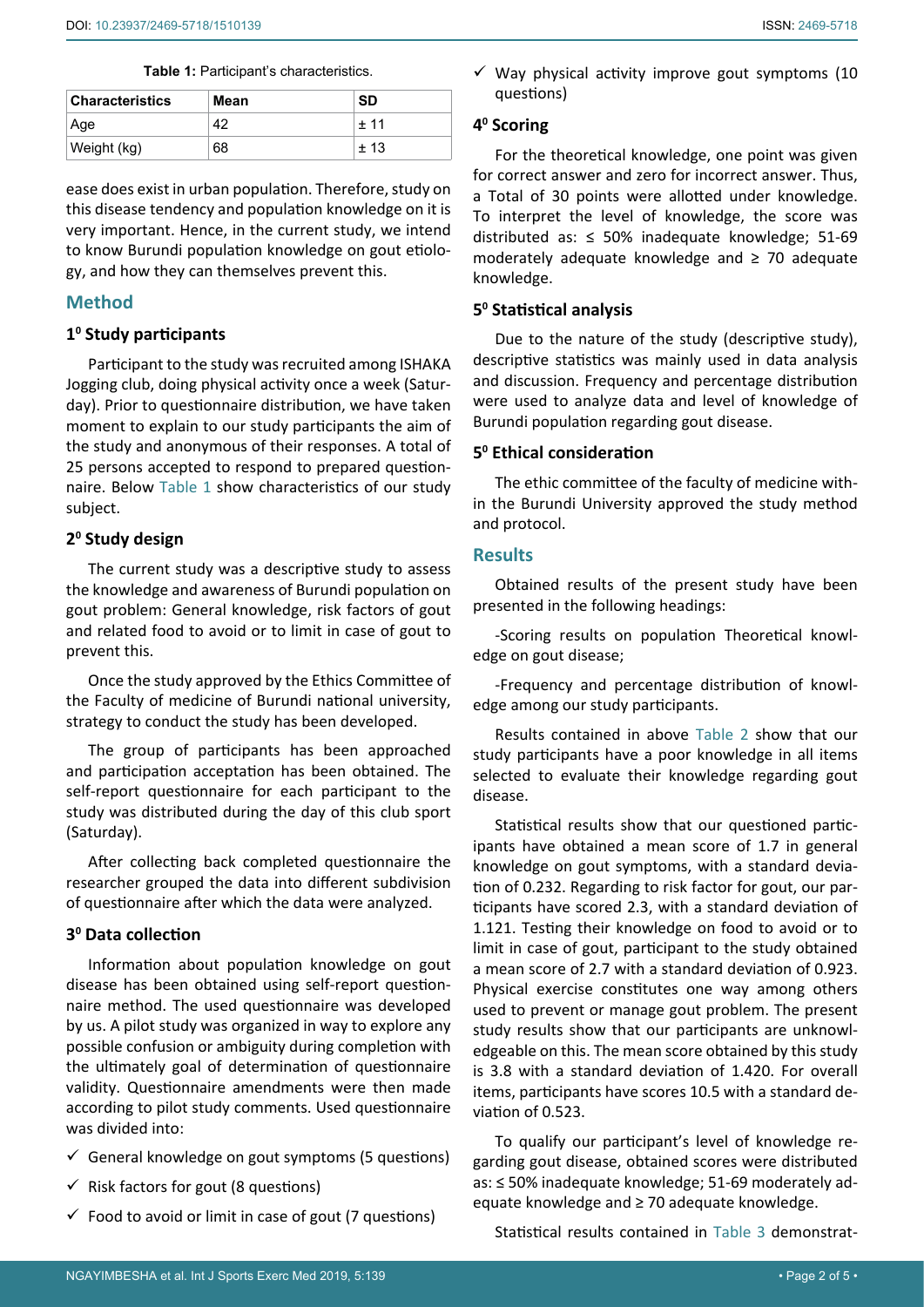| Knowledge variables                         | <b>Maximum</b> | Mean | Mean percentage | <b>Standard deviation</b> |  |
|---------------------------------------------|----------------|------|-----------------|---------------------------|--|
| General knowledge on gout symptoms          | 1.7<br>5       |      | 34              | ± 0.232                   |  |
| Risk factors for gout                       | 8              | 2.3  | 28.75           | ± 1.121                   |  |
| Food to avoid or limit in case of gout      |                | 2.7  | 38.57           | ± 0.923                   |  |
| Way physical activity improve gout symptoms | 10             | 3.8  | 38              | ± 1.420                   |  |
| Overall Knowledge score max                 | 30             | 10.5 | 35              | ± 0.523                   |  |

<span id="page-2-0"></span>**Table 2:** Scoring results on gout theoretical knowledge.

<span id="page-2-1"></span>**Table 3:** Frequency and percentage distribution of knowledge among our participants.

|                                             | Inadequate $\leq 50\%$ |      | Moderately adequate 51-69% |    | Adequate $\geq 70\%$ |   |
|---------------------------------------------|------------------------|------|----------------------------|----|----------------------|---|
| Knowledge variables                         | N                      | $\%$ | N                          | %  | N                    | % |
| General knowledge on gout symptoms          | 19                     | 76   | 6                          | 24 |                      |   |
| Risk factors for gout                       | 18                     | 72   | 6                          | 24 |                      |   |
| Food to avoid or limit in case of gout      | 21                     | 84   |                            | 16 |                      |   |
| Way physical activity improve gout symptoms | 16                     | 64   |                            | 28 |                      | 8 |

ed that big majority of the present study participant has inadequate knowledge on gout disease. In fact, 76% participants presented inadequate knowledge on gout symptoms against 24% with moderately adequate knowledge. No one among participant to the study presents adequate knowledge on gout symptoms. Similar results have been obtained when asking our participants risk factors for gout. On this item of questions, we observed that 72% of study participant have inadequate knowledge on gout risk factors, while 24% among them possess a moderately adequate knowledge on this. An insignificant number of participant ( $N = 4$ ) are adequately knowledgeable on risk factors of gout disease.

Assessing our participant level of knowledge on food to avoid or to limit in case of gout or in prevent of this disease, obtained statistical results show that a highly significant number of participant to the present study present poor knowledge (in adequate knowledge) on adequate diet to take in prevention or in managing gout disease. This has been obtained at a level of 84% among participant. No one among our subjects is adequately knowledgeable on food to avoid or to limit in case of gout problem. A very few participants (8%) to the present study now how exercise and physical activity aid in gout management. This show that majority of our subject are not adequately knowledgeable on the role of exercise and physical activity in the prevention and management of gout problem.

### **Discussion**

The aim of the present study was to evaluate Burundi population level of knowledge and awareness on gout disease. Results provides by the current study show that participant to the present study possess a poor theoretical knowledge on gout disease. In fact, according to statistical results, 76% of our study subject has been classified in inadequate knowledge category when consider their knowledge in term of gout symptoms. To this selected knowledge, only 23% of participants agree that the signs and symptoms of gout almost always suddenly and acutely, 41% agree that gout cause acute pain in joints, 35% agree that gout cause redness and swelling of the joint, and 9% of participants agree that a gout attack can last for 5 to 10 days. A low percentage of participants (13%) know that can attack toes extremity.

Participant to the present study have been questioned on etiology and predisposition factors to assess their level of knowledge on gout disease.

Similarly, to their knowledge results on gout symptoms, participant showed a very weaken knowledge on etiology and predisposition factors of gout. On all question's items used to assess their etiology and predisposition knowledge on gout only 21% were well knowledgeable to this. Take example on some items among others used to assess participant knowledge on gout symptoms and etiology, about 87% of subject doesn't know that hypertension increase the risk of gout disease; 91% of participant to this study doesn't know that hyperinsulinemia increase also the risk of gout. Also 88% of participant to the present study failed to correctly respond that diabetes mellitus constitutes another risk factor of gout disease. Obtained results to the assed knowledge (gout symptoms and etiology) are quite similar to [[14](#page-3-13)] results. In their study carried out in Qatar on Qatari population knowledge on gout disease, they found that only 31% of Qatari population was well knowledgeable on symptoms and etiology of gout disease. Other studies findings have indicated that diabetes, hypertension, hyper insulenemia, obesity, elevated triglyceride and cholesterol levels were all associated with the risk of gout [[15](#page-4-0)]. However, existing literature has not totally elucidated the mechanism by which excess body fat leads to increased serum uric acid. The probable mechanism by which fat influence gout is that accumulation visceral fat leads to an increase in free fatty acids and tumor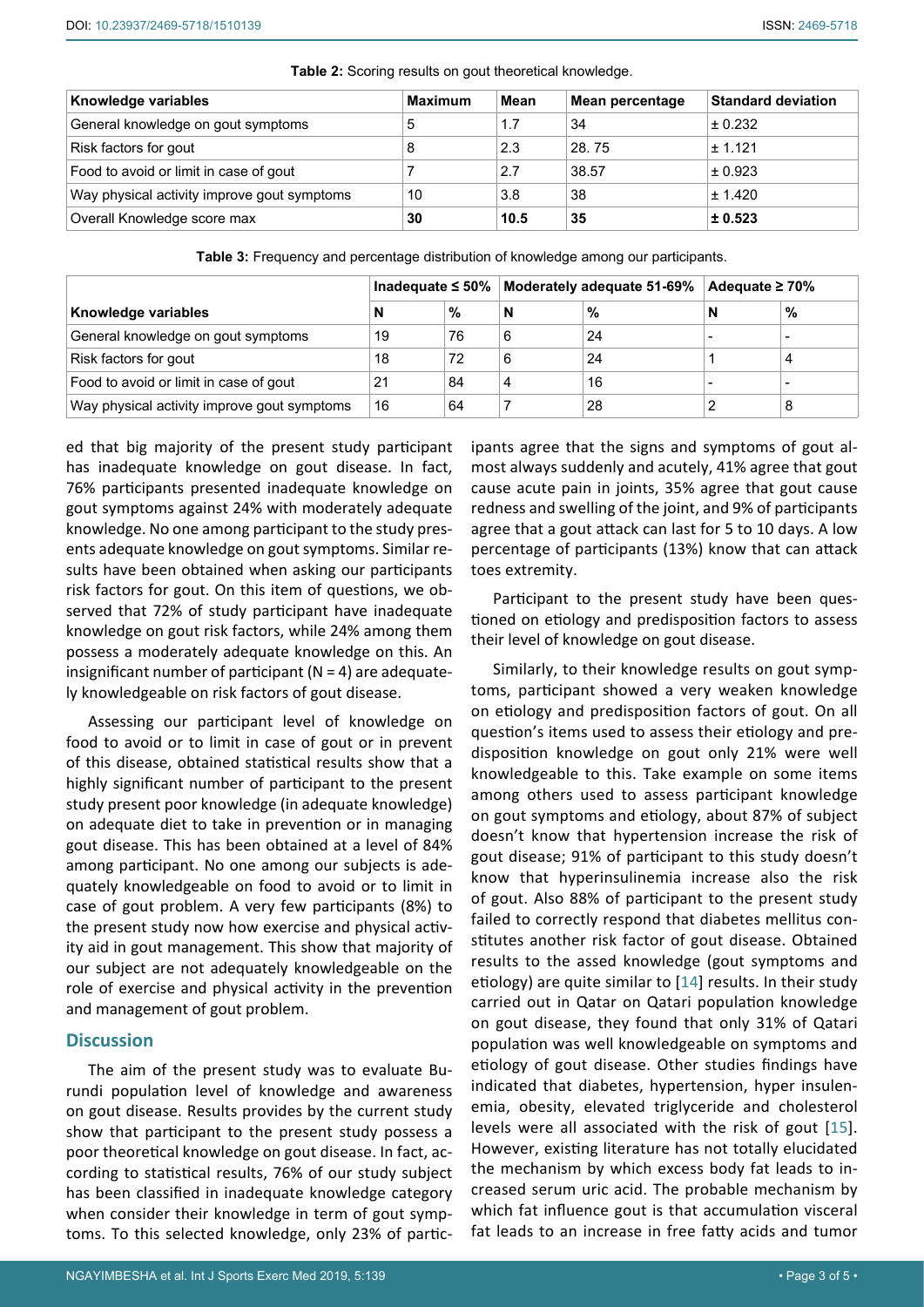necrosis factor alpha (TNF-α), together with a decrease in adiponectin concentration, which leads in turn to reduced renal excretion of uric acid [[16](#page-4-1)].

In this study, a lack of awareness regarding association between dietary and gout disease is confirmed by the present study results. A big majority (97%) of the present study participant responded that see food consumption doesn't increase the risk of gout attack, more than half of the present study participant (61%) know that beef, pork meat and others consumption increase the risk of gout disease. We also observed through the present study results that non-negligible participant (53%) believe that intake of vegetables was associated with a risk of gout disease. However, in the literature, it is well confirmed that there is an increased risk of gout with higher levels of beef, pork and seafood consumption [[17](#page-4-2)]. It is also proved that moderate consumption of purine-rich vegetables has not been associated with an increased risk of gout [\[18](#page-4-3)].

Change way of life such as avoiding sedentarily constitutes one way of preventing or managing gout disease. Unexpectedly, over than 60% of our study subjects ignore this. Only 8% of our participant to the study adequately knows that physical activity can help in preventing and managing gout problem. Globally, obtained results show that participant to the study lack of knowledge on gout disease. This means that Burundi population is not educated to gout disease. As gout is common disease with significant impact on quality of life, and has an increased risk of mortality, population education on this is for great importance. Patient education must constitute an integral part in prevention, managing, treating early arthritis and ankylosing spondylitis.

During the last decades there has been an ongoing development within healthcare, moving away from the view of health professionals as the only experts and providers of knowledge and patients as passive recipients towards a more collaborative approach. Patients have been recognized as active agents in managing their illness and own health care [[19](#page-4-4)]. Population or patient education comprises all educational activities provided for patients, including aspects of therapeutic education, health education and health promotion [[20](#page-4-5)].

The principle of "*shared decision making*" allows patients and their providers to make healthcare decisions together, based on the best scientific evidence available, as well as the patient's values and preferences, is increasingly accepted [[21](#page-4-6)].

The main goal of population and/or patient education is not only the knowledge transfer and disease control, but also to enable patients to manage their illness, adjust to their condition and maintain quality of life [[22](#page-4-7)].

#### **Conclusion**

The study found that Burundi population knowledge

and awareness on gout disease is inadequate. Population lack sufficient knowledge on risk factors, sign and symptoms, and food to avoid when already developed this disease.

Burundi population education on gout disease through campaign, media and social media, seminars is needed to enhance and promote public awareness on this disease. This education may focus on gout risk factors, sign and symptoms and predisposition factors.

#### **References**

- <span id="page-3-0"></span>1. [Zhu Y, Pandya BJ, Choi HK \(2011\) Prevalence of gout and](http://www.ncbi.nlm.nih.gov/pubmed/21800283)  [hyperuricemia in the US general population: the National](http://www.ncbi.nlm.nih.gov/pubmed/21800283)  [Health and Nutrition Examination Survey 2007-2008.](http://www.ncbi.nlm.nih.gov/pubmed/21800283)  [Arthritis Rheum 63: 3136-3141.](http://www.ncbi.nlm.nih.gov/pubmed/21800283)
- <span id="page-3-1"></span>2. [B L, T W, Hn Z, Ww Y, Hp Y, et al. \(2011\) The prevalence](http://www.ncbi.nlm.nih.gov/pubmed/22032610)  [of hyperuricemia in China: a meta-analysis. BMC Public](http://www.ncbi.nlm.nih.gov/pubmed/22032610)  [Health 11: 832.](http://www.ncbi.nlm.nih.gov/pubmed/22032610)
- <span id="page-3-2"></span>3. [Nakanishi N, Okamoto M, Yoshida H, Matsuo Y, Suzuki](http://www.ncbi.nlm.nih.gov/pubmed/12908717)  [K, et al. \(2003\) Serum uric acid and risk for development](http://www.ncbi.nlm.nih.gov/pubmed/12908717)  [of hypertension and impaired fasting glucose or Type II](http://www.ncbi.nlm.nih.gov/pubmed/12908717)  [diabetes in Japanese male office workers. Eur J Epidemiol](http://www.ncbi.nlm.nih.gov/pubmed/12908717)  [18: 523-530.](http://www.ncbi.nlm.nih.gov/pubmed/12908717)
- <span id="page-3-3"></span>4. [Johnson RJ, Kang DH, Feig D, Kivlighn S, Kanellis J, et](http://www.ncbi.nlm.nih.gov/pubmed/12707287)  [al. \(2003\) Is there a pathogenetic role for uric acid in](http://www.ncbi.nlm.nih.gov/pubmed/12707287)  [hypertension and cardiovascular and renal disease?](http://www.ncbi.nlm.nih.gov/pubmed/12707287)  [Hypertension 41: 1183-1190.](http://www.ncbi.nlm.nih.gov/pubmed/12707287)
- <span id="page-3-4"></span>5. [Wang J, Qin T, Chen J, Li Y, Wang L, et al. \(2014\) Hyper](http://www.ncbi.nlm.nih.gov/pubmed/25437867)[uricemia and risk of incident hypertension: a systematic re](http://www.ncbi.nlm.nih.gov/pubmed/25437867)[view and meta-analysis of observational studies. PLoS One](http://www.ncbi.nlm.nih.gov/pubmed/25437867)  [9: e114259.](http://www.ncbi.nlm.nih.gov/pubmed/25437867)
- <span id="page-3-5"></span>6. [Li M, Hou W, Zhang X, Hu L, Tang Z \(2014\) Hyperuricemia](https://www.ncbi.nlm.nih.gov/pubmed/24468137)  [and risk of stroke: a systematic review and meta-analysis of](https://www.ncbi.nlm.nih.gov/pubmed/24468137)  [prospective studies. Atherosclerosis 232: 265-270.](https://www.ncbi.nlm.nih.gov/pubmed/24468137)
- <span id="page-3-6"></span>7. [Bos MJ, Koudstaal PJ, Hofman A, Witteman JC, Breteler](http://www.ncbi.nlm.nih.gov/pubmed/16675740)  [MM \(2006\) Uric acid is a risk factor for myocardial infarction](http://www.ncbi.nlm.nih.gov/pubmed/16675740)  [and stroke: the Rotterdam study. Stroke 37: 1503-1507.](http://www.ncbi.nlm.nih.gov/pubmed/16675740)
- <span id="page-3-7"></span>8. [Peng TC, Wang CC, Kao TW, Chan JYH, Yang YH, et al.](https://www.hindawi.com/journals/bmri/2015/127596/)  [\(2015\) Relationship between hyperuricemia and lipid pro](https://www.hindawi.com/journals/bmri/2015/127596/)[files in US adults. BioMed Research International 2015: 7.](https://www.hindawi.com/journals/bmri/2015/127596/)
- <span id="page-3-8"></span>9. [Chang HY, Tung CW, Lee PH, Lei CC, Hsu YC, et al. \(2010\)](https://www.ncbi.nlm.nih.gov/pubmed/20421785)  [Hyperuricemia as an independent risk factor of chronic](https://www.ncbi.nlm.nih.gov/pubmed/20421785)  [kidney disease in middleaged and elderly population. Am J](https://www.ncbi.nlm.nih.gov/pubmed/20421785)  [Med Sci 339: 509-515.](https://www.ncbi.nlm.nih.gov/pubmed/20421785)
- <span id="page-3-9"></span>10. [Huang H, Huang B, Li Y, Huang Y, Li J, et al. \(2014\) Uric](https://www.ncbi.nlm.nih.gov/pubmed/23933579)  [acid and risk of heart failure: a systematic review and meta](https://www.ncbi.nlm.nih.gov/pubmed/23933579)[analysis. Eur J Heart Fail 16: 15-24.](https://www.ncbi.nlm.nih.gov/pubmed/23933579)
- <span id="page-3-10"></span>11. [Annemans L, Spaepen E, Gaskin M, Bonnemaire M, Malier](https://www.ncbi.nlm.nih.gov/pmc/articles/PMC2564789/)  [V, et al. \(2008\) Gout in the UK and Germany: prevalence,](https://www.ncbi.nlm.nih.gov/pmc/articles/PMC2564789/)  [comorbidities and management in general practice 2000-](https://www.ncbi.nlm.nih.gov/pmc/articles/PMC2564789/) [2005. Ann Rheum Dis 67: 960-966.](https://www.ncbi.nlm.nih.gov/pmc/articles/PMC2564789/)
- <span id="page-3-11"></span>12. [Doherty M \(2009\) New insights into the epidemiology of](https://www.ncbi.nlm.nih.gov/pubmed/19447779)  [gout. Rheumatology 48: 2-8.](https://www.ncbi.nlm.nih.gov/pubmed/19447779)
- <span id="page-3-12"></span>13. [Liu R, Han C, Wu D, Xia X, Gu J, et al. \(2015\) Prevalence](https://www.ncbi.nlm.nih.gov/pubmed/26640795)  [of Hyperuricemia and Gout in Mainland China from 2000](https://www.ncbi.nlm.nih.gov/pubmed/26640795)  [to 2014: A Systematic Review and Meta-Analysis. Biomed](https://www.ncbi.nlm.nih.gov/pubmed/26640795)  [Res Int 2015: 762820.](https://www.ncbi.nlm.nih.gov/pubmed/26640795)
- <span id="page-3-13"></span>14. [Mohammed I Alshammari M, Ali Mujtaba Md \(2017\) Public](http://www.journalrepository.org/media/journals/JPRI_65/2017/Jun/Mujtaba1742017JPRI34375.pdf)  [Knowledge and Awareness about Gout: A Cross-sectional](http://www.journalrepository.org/media/journals/JPRI_65/2017/Jun/Mujtaba1742017JPRI34375.pdf)  [Study in Qatar. Journal of Pharmaceutical Research Inter](http://www.journalrepository.org/media/journals/JPRI_65/2017/Jun/Mujtaba1742017JPRI34375.pdf)[national 17: 1-11.](http://www.journalrepository.org/media/journals/JPRI_65/2017/Jun/Mujtaba1742017JPRI34375.pdf)